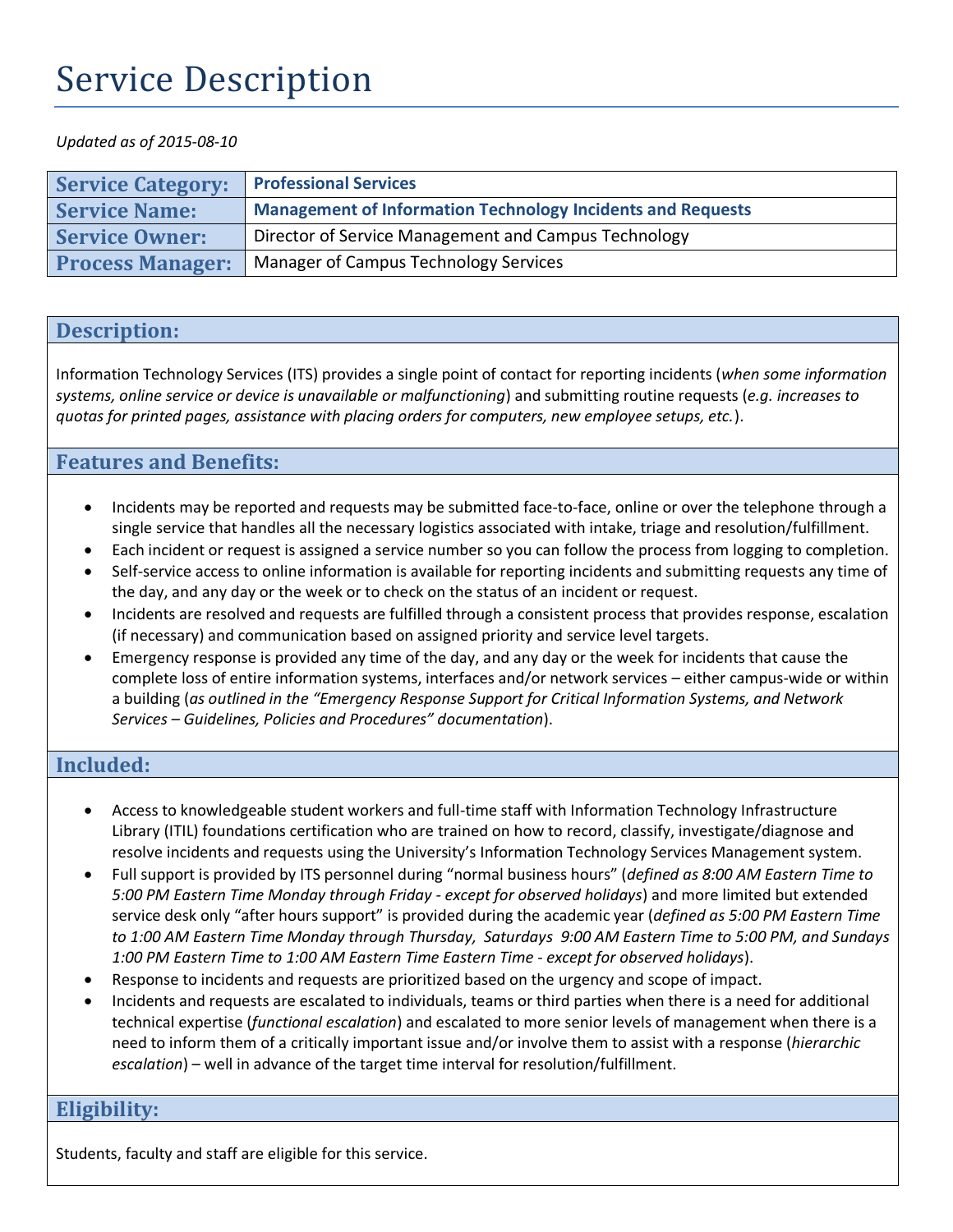## **Procedure for Reporting Incidents and Submitting Routine Requests:**

Incidents may be reported and requests made face-to-face, online or over the phone:

- 1. Through our online portal by visiting www.framingham.cherwellondemand.com
- 2. By emailing **IT@framingham.edu**
- 3. In person by visiting the Technology Resource Center in Whittemore Library or the Hemenway Service Desk in Hemenway Hall G20
- 4. Over the phone by calling 508-215-5906
- 5. Afterhours Blackboard support by calling 844-718-1602

 Incidents and requests are documented, triaged, tracked and resolved or fulfilled using the IT service management system.

## **Prerequisites:**

- Basic information must be provided in order to submit a request that can be fulfilled.
- Basic information must be provided in order to properly instigate/diagnose an incident and resolve it.
- The person reporting the incident or submitting the request must be available to answer questions and (if needed) be able to work with ITS representatives and/or third parties in order to reach target time interval goals for resolution/fulfillment.

## **Related Documentation:**

 Emergency Response Support for Critical Information Systems, and Network Services – Guidelines, Policies and Procedures

## **Service Targets:**

 **Target time intervals to initially respond to all incidents and requests that are** *not immediately resolved during first contact***:** 

- Initial Response (*During an Emergency*): Return phone call 30 minutes of the reported incident.
- Initial Response (*During Normal Business Hours*): Return phone call or E-mail message within 4 hours of the reported incident or request.
- Initial Response (*After Normal Business Hours*): Return phone call or E-mail message before the end of the next business day of the reported incident or request.

#### **Target time intervals for escalating incidents and requests based on priority if** *not resolved during the initial response*:

| <b>Priority</b><br><b>Designation</b> | <b>Functional Escalation</b>                                                                              | <b>Hierarchical Escalation</b>                                                     |
|---------------------------------------|-----------------------------------------------------------------------------------------------------------|------------------------------------------------------------------------------------|
| Critical                              | Assign to a tier 1 technician within 2 hours of the<br>reported incident or request.                      | Notify the CIO and ITS Directors<br>immediately following the initial<br>response. |
|                                       | Assign to a tier 2 technician within 4 hours of the<br>reported incident or request.                      |                                                                                    |
| High                                  | First responder escalates and assigns to a tier 1<br>technician within 2 hours of the initial response.   | Notify the ITS Directors immediately<br>following the initial response.            |
|                                       | Tier 1 technician escalates and assigns to a tier 2<br>technician within 4 hours of the initial response. | Notify the CIO if not resolved/fulfilled<br>within 8 hours                         |